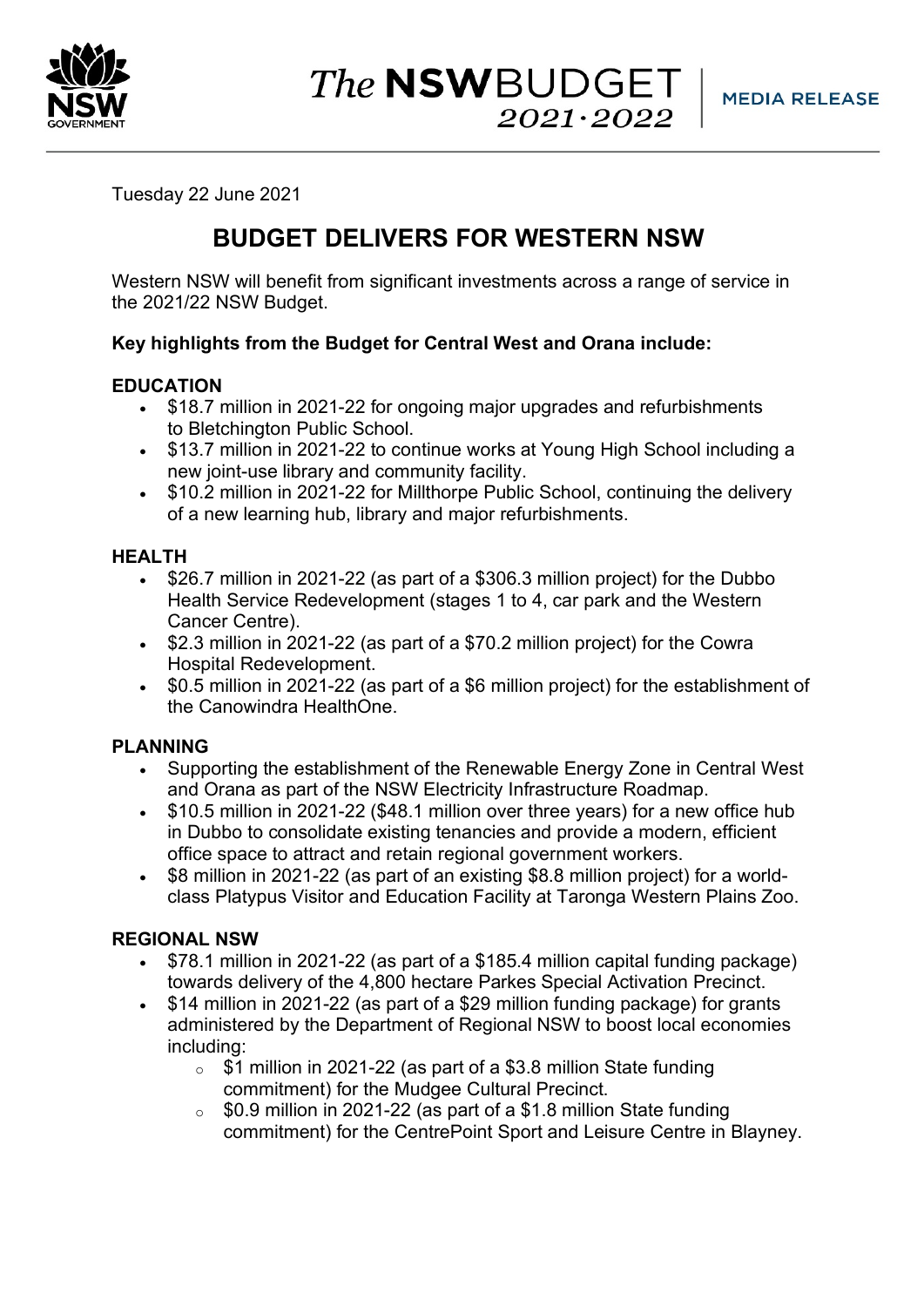

## **CUSTOMER SERVICE**

• \$35.7 million in 2021-22 for the Critical Communications Enhancement Program, creating a single, interoperable Public Safety Network for all Emergency Service Organisations.

## **STRONGER COMMUNITIES**

• \$27.9 million over four years for the Dubbo Court expansion, to help impacted offenders by undertaking a 12-month rehabilitation program. This will help rural communities with the tools and resilience they need to combat illicit drugs.

## **TRANSPORT**

- \$107 million in 2021-22 to continue planning for the duplication of the Great Western Highway between Katoomba and Lithgow (State and Federal funded);
- \$60 million in 2021-22 to commence construction of the Parkes Bypass, as part of upgrades to the Newell Highway to improve connectivity, road transport efficiency and safety (State and Federal funded);
- \$36.4 million in 2021-22 to continue delivery of 40 new overtaking lanes on the Newell Highway (State and Federal Funded);
- \$25 million in 2021-22 for projects including new passing loops to improve the capacity and efficiency of the Main Western Rail Line;
- \$24.7 million in 2021-22 to continue safety and traffic efficiency improvements along the Great Western Highway and Bells Line of Road corridors, including overtaking lanes and widening existing lanes;
- \$20 million in 2021-22 to continue detailed design of the new Dubbo Bridge on the Newell Highway over the Macquarie River, Dubbo (State and Federal funded);
- \$4.3 million in 2021-22 to continue planning for a Fast Rail route to the Central West. The NSW Government is working closely with the National Faster Rail Agency to develop a business case for fast rail on the Sydney to Bathurst, Orange and Parkes corridor (State and Federal funded).

## **RESTART FUNDING**

- \$84 million Restart funding commitments in 2021-22 (as part of a \$227 million Restart package) allocated directly to Central West and Orana local councils and organisations for infrastructure building, renewal and upgrades including:
	- o \$5 million in 2021-22 (as part of a \$8.0 million Restart package) for Nyngan Cobar Water Security.
	- o \$4 million in 2021-22 (as part of a \$10 million Restart package) for project Destination Dubbo: International Ready.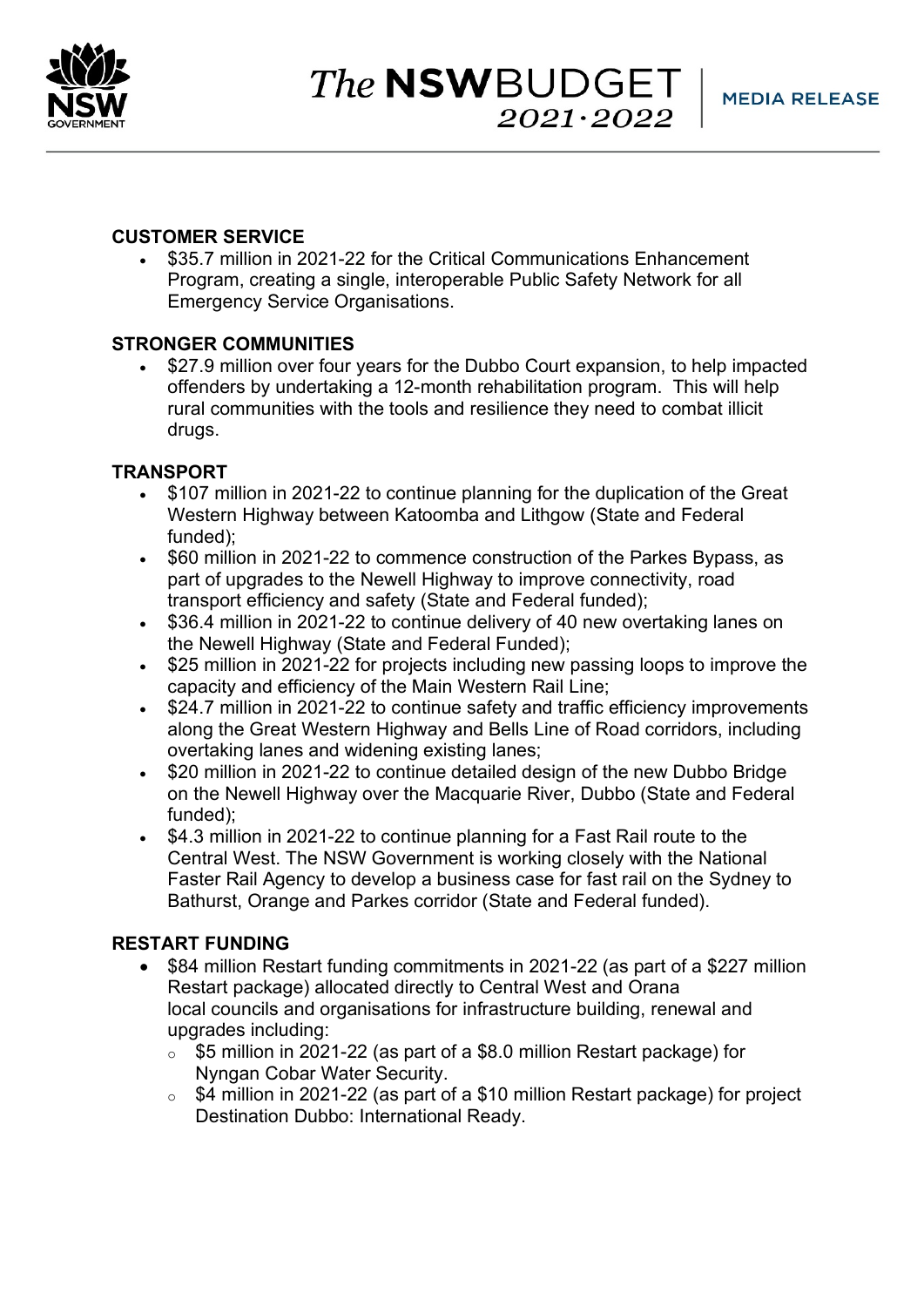

# **Key highlights from the Budget for Far West include:**

## **HEALTH**

- Commence construction of the Buronga HealthOne facility, as part of the \$100 million HealthOne Strategy
- \$0.5 million in 2021-22 (as part of a \$30.0 million project) for the commencement of the Wentworth Health Service redevelopment
- \$250,000 in 2021-22 for the refurbishment of the Dareton Health Facility.

## **PLANNING**

- \$3.4 million in 2021-22 (\$5.7 million over four years) to deliver new and upgraded quality social and affordable housing for Aboriginal communities in Walgett, Wilcannia and Broken Hill;
- \$1 million for the detailed business case for the Nyngan to Cobar Pipeline project (as part of a Commonwealth agreement.)

## **REGIONAL NSW**

- \$4.5 million in 2021-22 (as part of a \$12.8 million funding package) for grants administered by the Department of Regional NSW to boost local economies including:
	- o \$1.6 million in 2021-22 (as part of \$4.5 million State funding) for the Cobar Ward Oval and Community Hub project;
	- o \$1.5 million in 2021-22 (as part of \$3.0 million State funding) for the Cobar Water Reticulation Upgrade project;
	- o \$0.5 million in 2021-22 (as part of \$0.9 million State funding) for the relocation project of the Wentworth Visitor Information Centre.

## **CUSTOMER SERVICE**

• \$7.1 million in 2021-22 for the Critical Communications Enhancement Program, creating a single, interoperable Public Safety Network for all emergency service organisations.

# **TRANSPORT**

- \$27.4 million in 2021-22 to continue sealing the Cobb Highway and the Silver City Highway.
- \$4.5 million in 2021-22 for sealing Pooncarie Road in far west NSW, delivering safer, faster and more reliable journeys and boosting tourism and freight productivity (State and Federal funded).
- \$0.3 million in 2021-22 (as part of \$0.6 million State funding commitment) for the West Wyalong Aerodrome Upgrade.